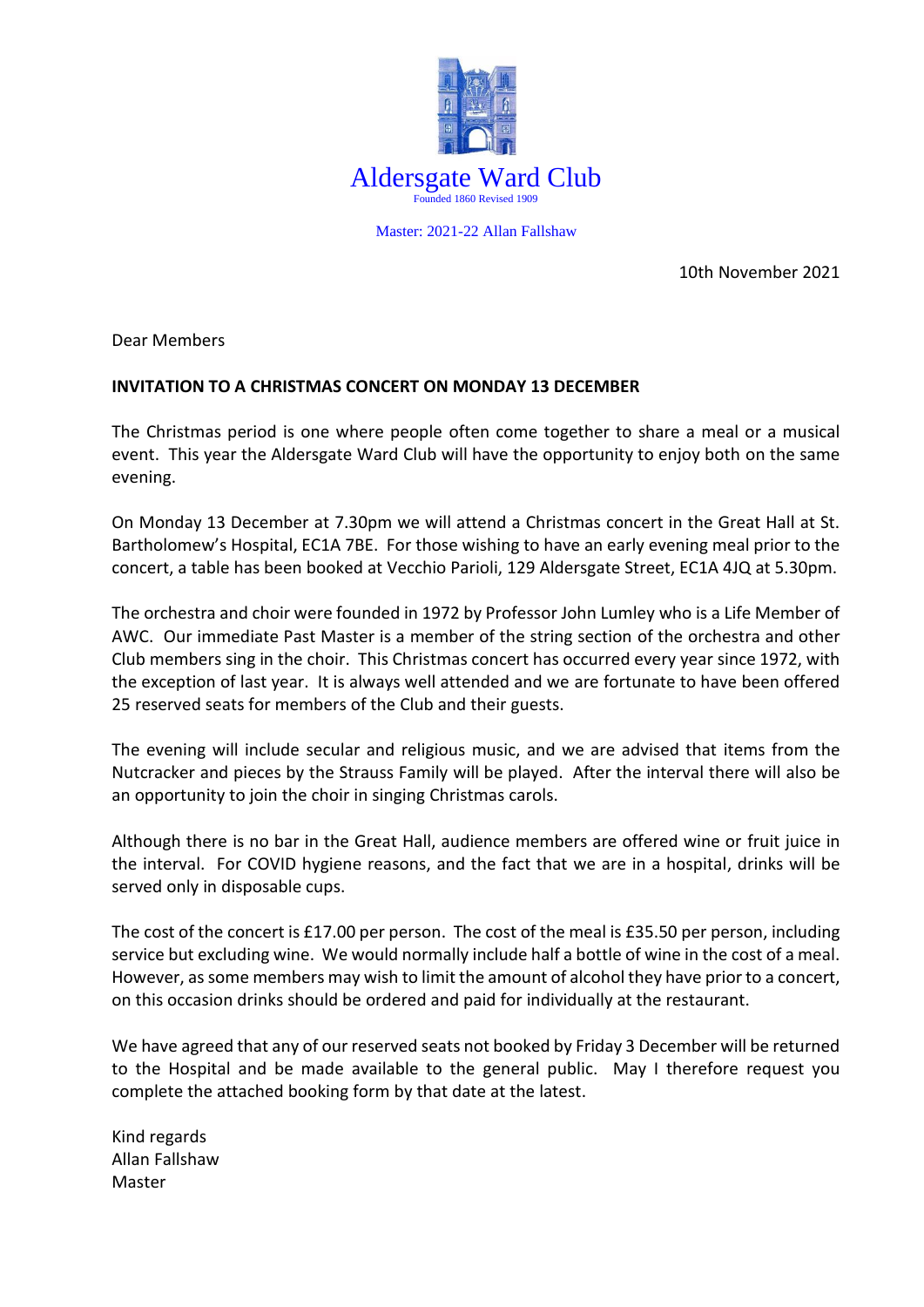## **DIRECTIONS TO THE GREAT HALL, ST. BARTHOLOMEW'S HOSPITAL**

Monday 13th December 2021 at 19:30

The Great Hall, St. Bartholomew's Hospital, West Smithfield, EC1A 7BE

The Great Hall is accessed from West Smithfield through an iron gate, known as the Henry VIII Gate, which, at the time of writing, is surrounded by hoarding.

1 (a) Coming from the direction of Cloth Fair, pass the William Wallace memorial and turn left through the gate.

OR

1 (b) Coming from Giltspur Street, pass the red old fashioned telephone box and turn right through the gate.

There will be notices on the hoarding directing you to the Great Hall.

2 Go through the iron gate, past the church of St. Bartholomew the Less, through a second arch and immediately turn left. Three stone steps lead up to a blue door which is the entrance to the North Wing and the Great Hall-

The Great Hall is on the first floor of the Grade 1 listed North Wing of the Hospital and is approached by way of a grand staircase, the walls of which were decorated by William Hogarth (1697-1764). It is not accessible by wheelchair.

On entering the Great Hall, please give your name to one of the people at the table who will show you to the reserved seats.